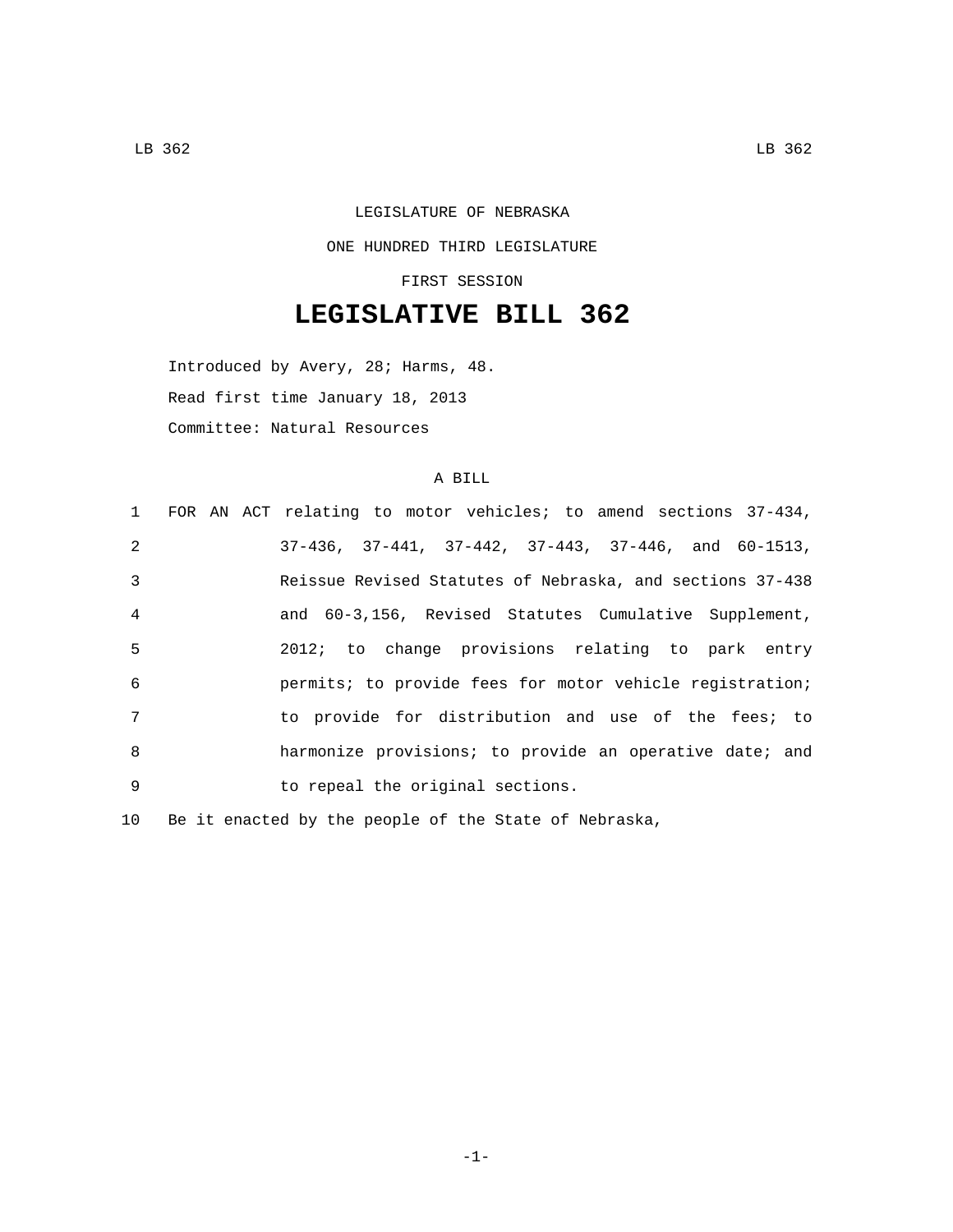| 1  | Section 1. Section 37-434, Reissue Revised Statutes of                |
|----|-----------------------------------------------------------------------|
| 2  | Nebraska, is amended to read:                                         |
| 3  | 37-434 For the purpose of supplying additional revenue to             |
| 4  | better accommodate the increasing public use of the Nebraska state    |
| 5  | park system by providing improved operation and maintenance, (1) the  |
| 6  | commission shall establish an entry permit program for entry into     |
| 7  | areas of the Nebraska state park system which are designated as       |
| 8  | permit areas by the commission by vehicles which are not registered   |
| 9  | in Nebraska and not exempt under section 37-436 and (2) a             |
| 10 | registration fee shall be imposed on residents as provided in section |
| 11 | $60 - 3, 156.$                                                        |
| 12 | Sec. 2. Section 37-436, Reissue Revised Statutes of                   |
| 13 | Nebraska, is amended to read:                                         |
| 14 | 37-436 The commission shall provide for the issuance of               |
| 15 | permits. All motor vehicles which are not registered in Nebraska and  |
| 16 | which are entering permit areas shall have a permit except:           |
| 17 | (1) Motor vehicles bearing state licenses;                            |
| 18 | Motor vehicles in use<br>for law enforcement<br>(2)<br>or             |
| 19 | emergency purposes;                                                   |
| 20 | (3) Motor vehicles engaged in the servicing, enforcement,             |
| 21 | administration, repair, maintenance, or construction of facilities or |
| 22 | property and motor vehicles engaged in the delivery of commodities or |
| 23 | materials to the permit areas;                                        |
| 24 | (4) Motor vehicles being operated on a federal, state, or             |
| 25 | county highway which crosses a permit area, entering at one point and |

-2-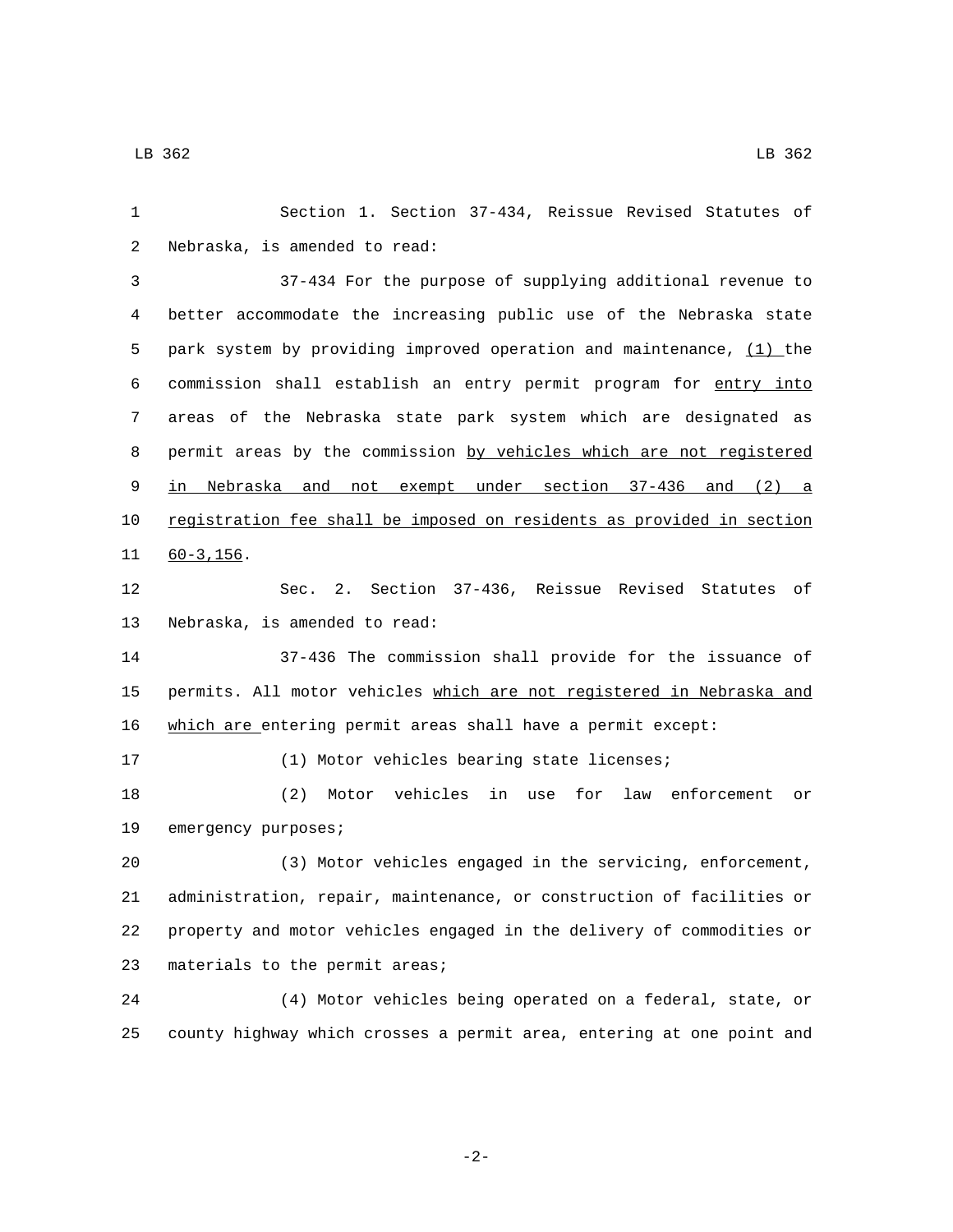1 exiting at another;

LB 362 LB  $\overline{362}$ 

 (5) Motor vehicles which are traveling directly between the permit boundary and the site within the area where permits are 4 vended; and (6) Motor vehicles being operated by the holders of easements across permit areas or their agents, employees, or 7 contractors. Sec. 3. Section 37-438, Revised Statutes Cumulative 9 Supplement, 2012, is amended to read: 37-438 (1) The commission shall devise permits in two 11 forms: Annual and temporary. (2) The annual permit may be purchased by any person and shall be valid through December 31 in the year for which the permit 14 is issued. The fee for the annual permit for a resident motor vehicle 15 shall be not more than twenty five dollars per permit. The fee for 16 the annual permit for a nonresident motor vehicle shall not be more than thirty dollars. The commission shall establish such fees by the adoption and promulgation of rules and regulations. (3) A temporary permit may be purchased by any person and shall be valid until noon of the day following the date of issue. The fee for the temporary permit for a resident motor vehicle shall be 22 not more than five dollars. The fee for the temporary permit for a 23 nonresident motor vehicle shall not be more than six dollars. The commission shall establish such fees by the adoption and promulgation of rules and regulations. The commission may issue temporary permits

-3-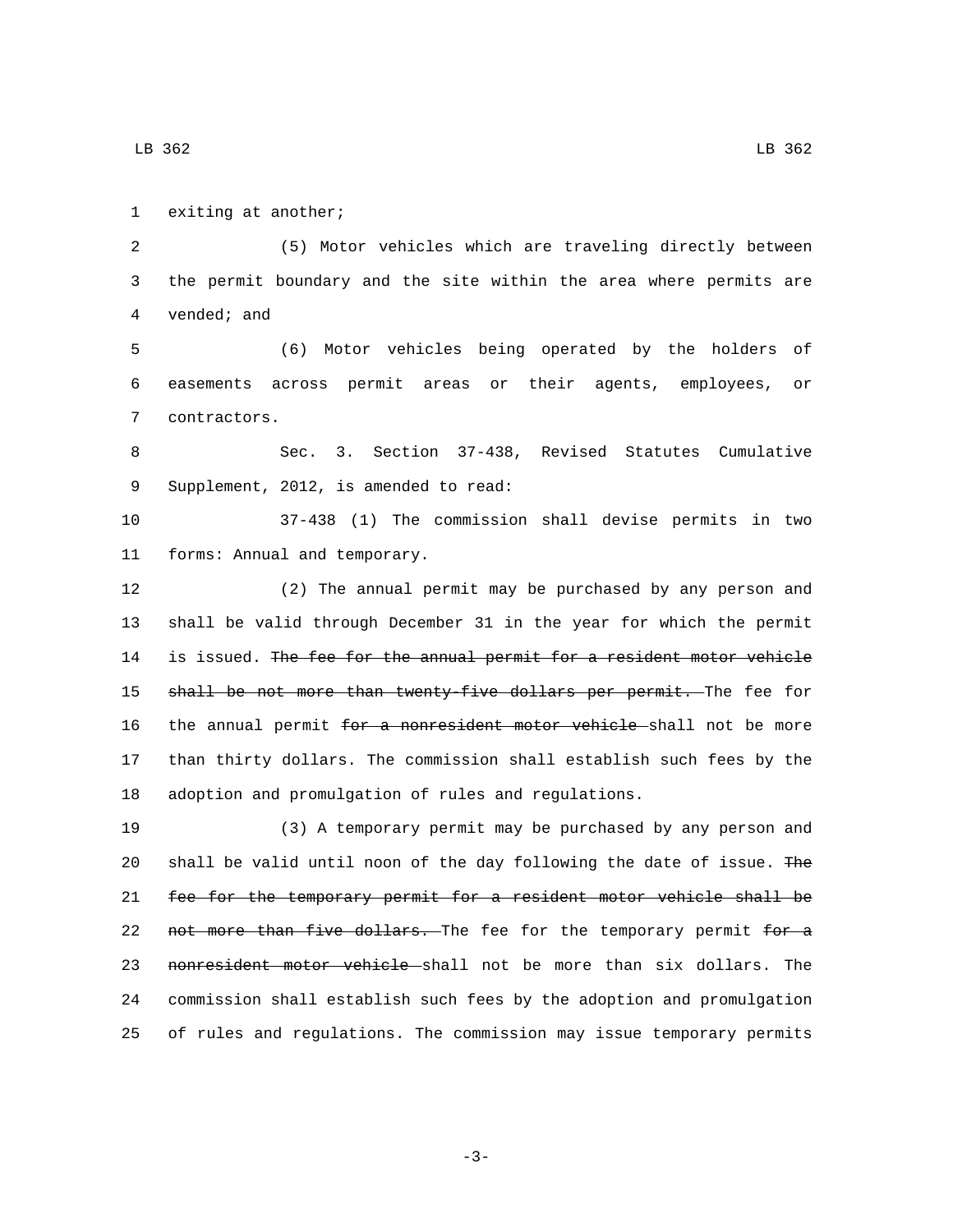which are either valid for any area or valid for a single area.

 Sec. 4. Section 37-441, Reissue Revised Statutes of Nebraska, is amended to read:3

 37-441 The commission shall evaluate the areas of the Nebraska state park system and designate those areas, or portions of areas, for which a permit shall be required for vehicles which are not registered in Nebraska and not exempt under section 37-436. The commission shall periodically reevaluate the Nebraska state park system and designate additional permit areas or reclassify permit areas as nonpermit areas as conditions and public use warrant.

 Sec. 5. Section 37-442, Reissue Revised Statutes of 12 Nebraska, is amended to read:

 37-442 The commission shall post signs at all entrances to permit areas and the text of such signs shall clearly convey the 15 fact that motor vehicles which are not registered in Nebraska, which are not exempt under section 37-436, and which are using the area are 17 required to display a permit. The commission may issue free permits for the private motor vehicles of its employees who are required to reside on a permit area by the terms of their employment.

 Sec. 6. Section 37-443, Reissue Revised Statutes of 21 Nebraska, is amended to read:

 37-443 It is unlawful for a motor vehicle which is not registered in Nebraska and which is not exempt under section 37-436 to enter a permit area unless a valid permit is displayed in or on the vehicle in the manner prescribed by the commission. A permit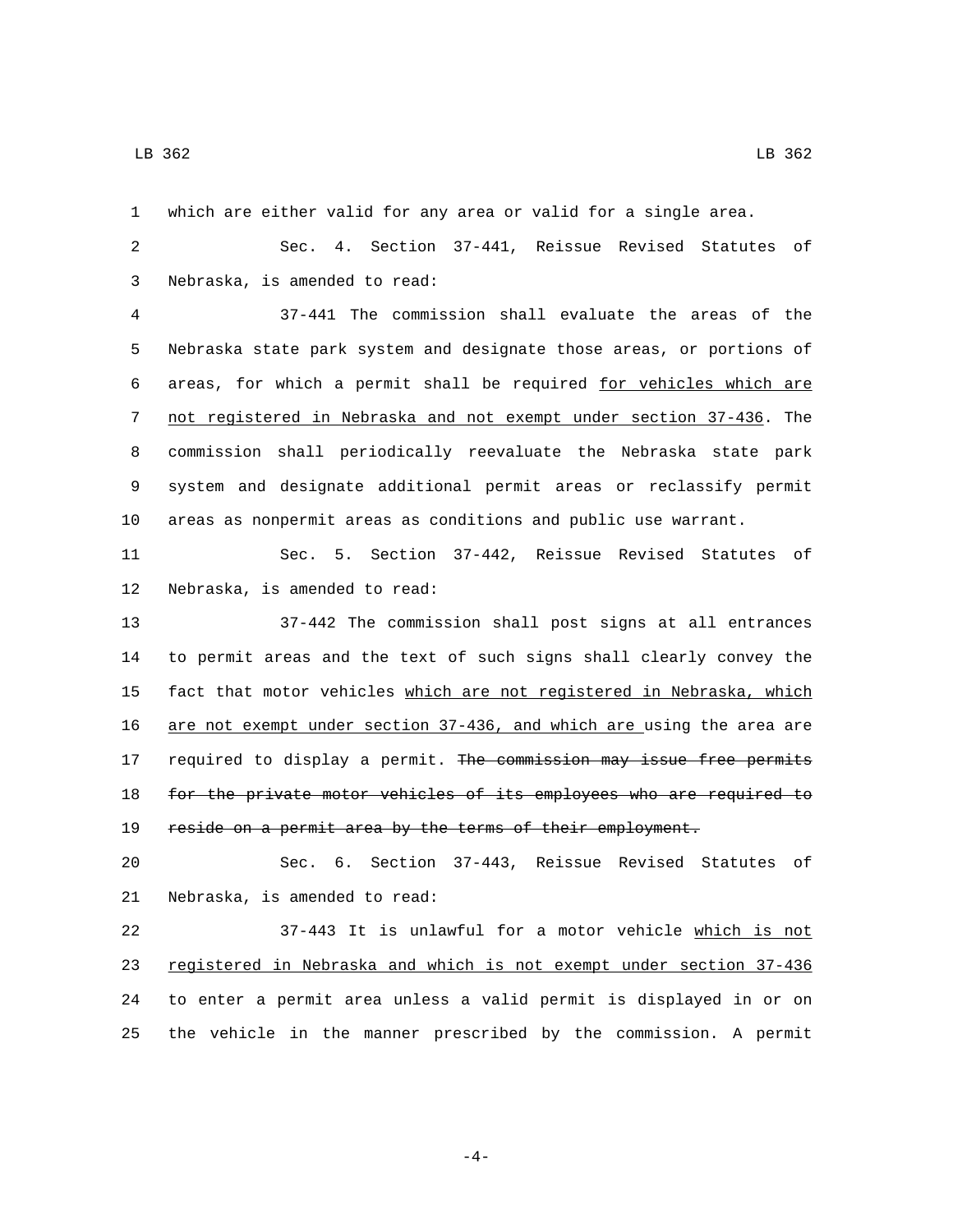1 shall be required for entry by such vehicles at any time of the year. A permit shall be nontransferable and valid only for the motor vehicle for which issued. Any person who operates a motor vehicle in violation of this section shall be guilty of a Class V misdemeanor, and the court shall order the confiscation of any permit purchased or used in violation of this section. If the identity of the operator of a motor vehicle in violation of this section cannot be determined, the owner or person in whose name such vehicle is registered shall be held prima facie responsible for such violation and shall be guilty 10 of a Class V misdemeanor.

 Sec. 7. Section 37-446, Reissue Revised Statutes of 12 Nebraska, is amended to read:

 37-446 The permit fees charged under sections 37-438 and 37-439 and the fees as provided under subdivision (4) of section 60-3,156 shall be credited to the State Park Cash Revolving Fund and shall be disbursed for the administration, improvement, operation, and maintenance of those areas, or portion of areas, of the state 18 park system which are designated as permit areas.

 Sec. 8. Section 60-3,156, Revised Statutes Cumulative 20 Supplement, 2012, is amended to read:

 60-3,156 In addition to the registration fees for motor vehicles and trailers, the county treasurer or his or her agent shall 23 collect:

 (1) One dollar and fifty cents for each certificate issued and shall remit one dollar and fifty cents of each additional

-5-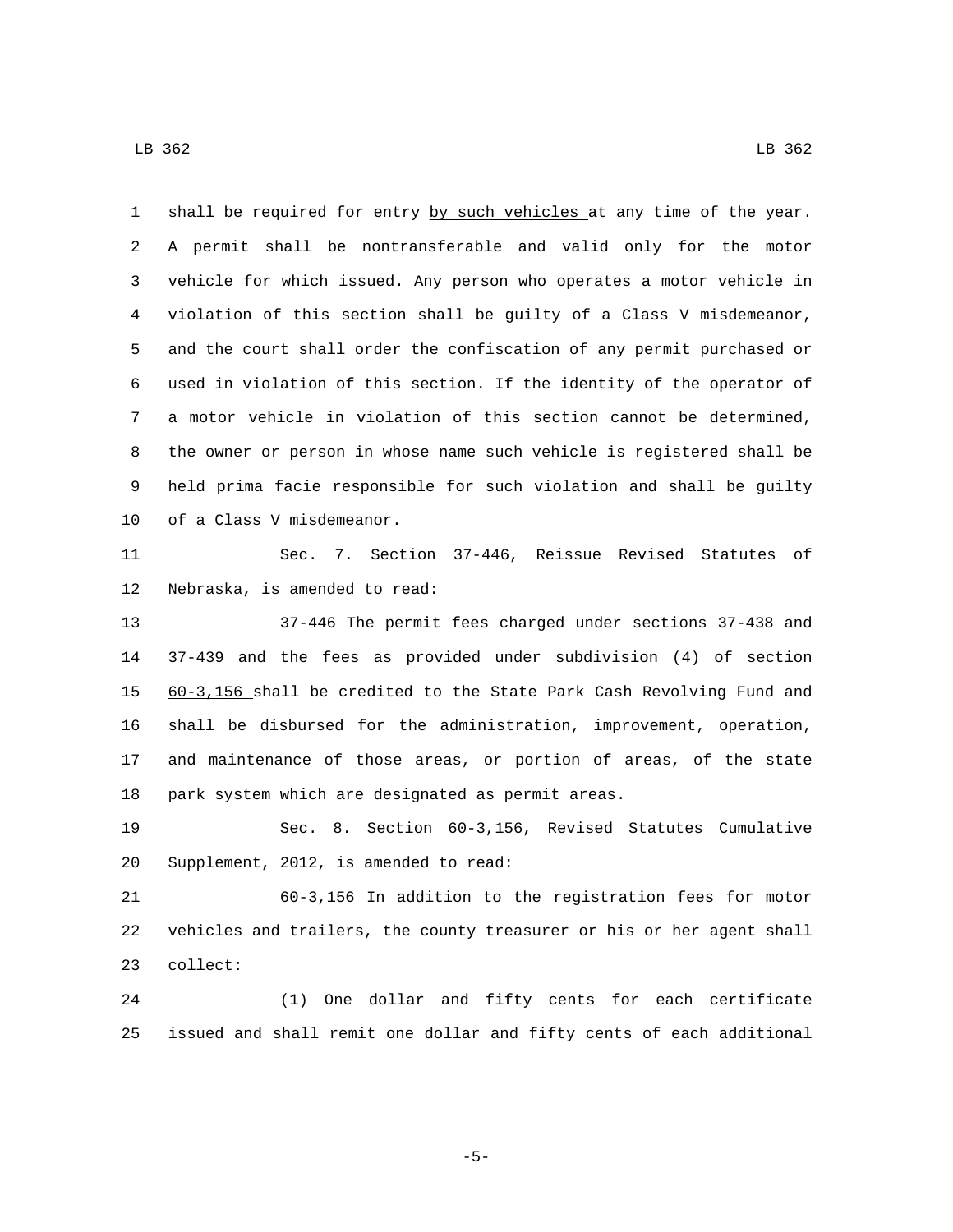fee collected to the State Treasurer for credit to the Department of 2 Motor Vehicles Cash Fund; (2) Fifty cents for each certificate issued and shall remit the fee to the State Treasurer for credit to the Nebraska 5 Emergency Medical System Operations Fund; and (3) One dollar and fifty cents for each certificate issued and shall remit the fee to the State Treasurer for credit to 8 the State Recreation Road Fund; and  $\div$  (4) Seven dollars for each certificate issued for motor vehicles and trailers, other than buses registered under subsection (1) of section 60-3,144, trucks registered under section 60-3,145 or 60-3,146, vehicles registered under section 60-3,149, truck-tractors and semitrailers registered under section 60-3,150, trailers registered under subsection (1) or (2) of section 60-3,151, ambulances and hearses registered under section 60-3,152, taxicabs registered under section 60-3,154, well-boring apparatus and well- servicing equipment registered under section 60-3,155, and vehicles exempt under section 60-3,160 or 60-3,185, and shall remit the fee to the State Treasurer for credit to the State Park Cash Revolving Fund, except that for calendar year 2014, the State Treasurer shall credit ninety-eight percent of the fee to such fund and two percent of the fee to the Department of Motor Vehicles Cash Fund. Sec. 9. Section 60-1513, Reissue Revised Statutes of 24 Nebraska, is amended to read:

60-1513 The Department of Motor Vehicles Cash Fund is

-6-